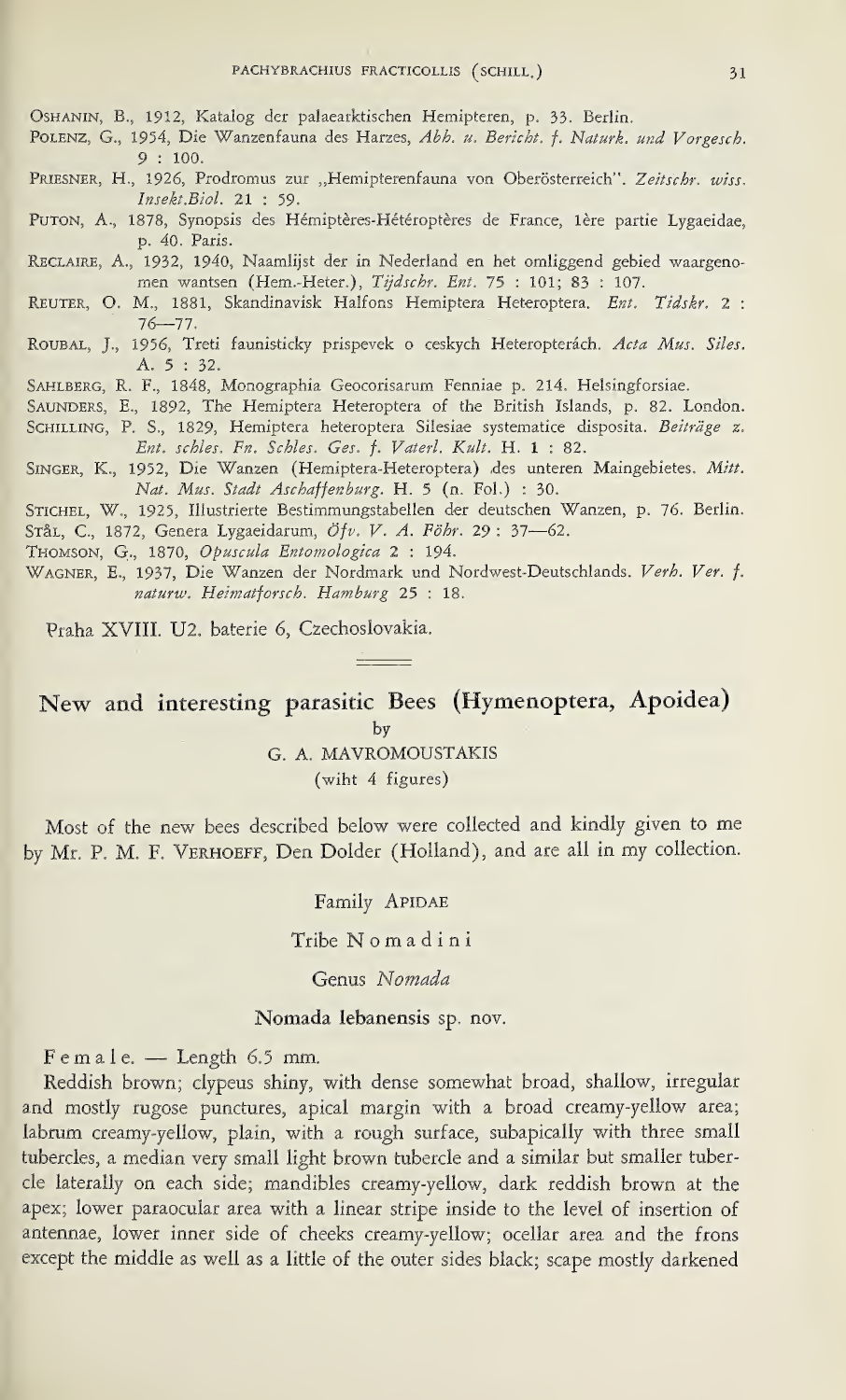behind; second antennal joint very short, much shorter than third; third antennal joint as long as fourth, longer than broad and also longer than fifth or sixth; fifth antennal joint as long as broad and as long as sixth or seventh (all more easily visible from the ventral aspect); pilosity on head very scanty, short, shiny white, more conspicuous near insertion of antennae and black outer side of cheeks. Mesoscutum of a dullish colour, disc with a very broad longitudinal black area in the middle from base to apex, the reddish brown disc with denser and somewhat finer punctures just below the middle; tegulae yellow-brown, paler in front; tubercles creamy-yellow at the apex; scutellum convex, very slightly concave longitudinally in middle; a small discal black area posteriorly on the fore coxae and also on the sides of the median ones; middle coxae with a small creamy-yellow mark near each inner side; hind coxae mostly black on either side; middle and hind femora with a small creamy-yellow patch at the apex; hind femora, tibia somewhat darkened on inner side; tibiae somewhat creamy-yellow on the upper side of base and apex; upper side of anterior basitarsi creamy yellow and that of middle basitarsi creamy-yellow but not extending to apex; hind basitarsi and first small tarsal joint darkened, with a small basal creamy-yellow mark; apex of hind tibiae with three similar, apically truncate, pale rufous short spines, and at each side of first and third a pale finer spine (missing in the paratype); hind spurs pale; mesepisternum and propodeum black (except for the anterior sides of the median triangle, and a broad mark at its lower sides); mesoscutum almost bare, pronotum with short sparse, shiny white hairs; postscutellum (metanotum) and the anterior part of mesepisternum with somewhat short and shiny white hairs; propodeum with dense hairs on either side of middle, which are shiny white, plumose and semidepressed; propodeum shiny, with the median triangle rather broad, very densely granular, with irregular, mostly curved, very fine striae (except the sides and posteriorly); veins dark brown; pterostigma brown with a dark brown border; fore wings slightly darkened at the apex; hind wings with eight hamuli; basal vein originating mesad of transverse median vein. Abdomen shiny; first tergite with a basal black mark and a creamy-white mark covering the sides, with the exception of the base and apical margin, inner side slightly notched; third tergite with two lateral creamy white discal small marks on either side of middle; fourth tergite with a somewhat broad and creamy white stripe not reaching the middle, which is dorsally deeply notched on either side; fifth tergite, except the base, creamy white, with reddish brown notches on either side of middle; first tergite minutely and densely coriaceous, middle of disc with a transverse and very finely punctured area; second and third tergites also minutely and densely coriaceous, with very fine dense punctures, no very fine punctures on subapical area and apical margins; subapical area and apical margins of tergites <sup>1</sup> to 4 very pale reddish-brown; apical margin of second and third sternites with a transverse and creamy-white stripe not extending to the middle, which is broadly notched on either side; fourth sternite with a broad creamy-white area in middle but very narrow ones on the sides; preapical fimbria dense and shiny white; tergites almost bare, tergites 3 to 5 with some extremely sparse, very fine and short, pale white hardly visible hairs.

Lebanon: Djezzine,  $1 \varphi$  (type), 2.VI.1953 (G. A. MAVROMOUSTAKIS).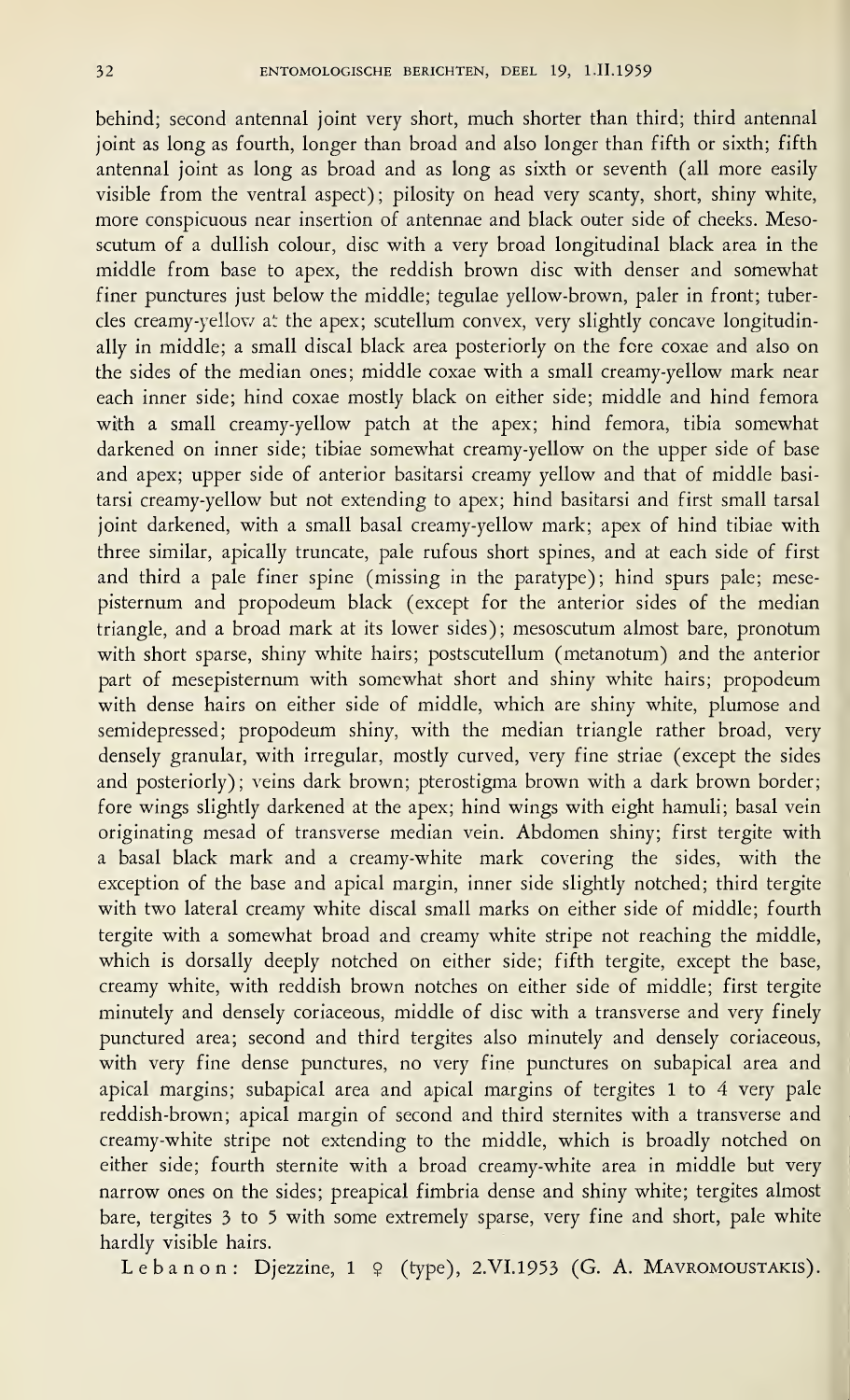Israël: Haifa, 1 º (paratype), 6-8.V.1951 (P. M. VERHOEFF); in my collection. The cuticular colour is not so black on the head and thorax of the paratype, which in other respects is similar to, although older than the Lebanese female.

Nomada lebanensis sp. nov. may be compared with Nomada sanguinicollis Friese (Deutsche ent. Zeitschr., 261—263, 1920), Nomada leucosticta J. Pérez (Act. Soc. Linn. Bordeaux 37 : 337—340, 1884) and Nomada hammerstroemii F. Morawitz (Hor. Soc. ent. Ross. 22 : 254, 1888), all with yellowo-white cuticular markings on their body, but very different in many details.

Nomada sanguinicollis Friese is larger (10.5 mm.) and has three black setae on the hind tibiae, while the pronotum, the tubercles and the two large maculae at the hind margin of the thorax are yellow-white. Nomada leucosticta J. Pérez is larger (9-0—11.0 mm.), and has the labrum with a line-like elevation in middle of apical margin, the third antennal joint as long as the two following joints, and the scutellum as well as the apex of hind tibiae are differently shaped. Nomada hammarstroemii F. Mor. has the ''labrum edentate".

## Tribe Ammobatoidini Genus Ammobatoides Ammobatoides lebanensis sp. nov. (Fig. 1)

### Female. — Length 9.5 mm.

Closely related to Ammobatoides abdominalis (Ev.); black; labrum and its longitudinal median ridge somewhat shorter than in Ammobatoides abdominalis; clypeus densely rugosely punctured, with shiny white and fairly short hairs not covering the surface; disc above interantennal ridge strongly rugosely punctured, shiny, with a longitudinal polished line-like impression starting from below median ocellus and not reaching the ridge; disc between lateral ocelli and inner orbits polished on upper side and unpunctured on outer side of ocelli but somewhat densely punctured towards dorsal area of inner orbits; paraocular area extending a little beyond the level of the insertion of the antennae; supraclypeal plate with somewhat dense shiny white hairs; vertex and occiput with fine white hairs; cheeks with fine shiny white hairs. Mesoscutum moderately shiny, somewhat strongly and partly rugosely punctured, the punctures fairly sparse in middle of disc, with short, fine, erect, sparse white hairs; mesepisternum, metepisternum, postscutellum and sides of propodeum with shiny white hairs; wings subhyaline, apical margin very slightly clouded; first recurrent vein almost reaching the line of the apex of first transverse cubital vein; legs black; anterior coxae rounded in front; tarsi and hind tibiae reddish brown. Abdomen moderately shiny; first and second tergites finely, somewhat sparsely and mostly rugosely punctured, the very narrow apical margin almost unpunctured, both tinged with yellowish brown; second tergite with the very narrow basal depression irregularly and densely punctured; abdomen reddish brown; fifth tergite black; fourth tergite darkened transversely in middle of disc; first and second tergites with a transverse, apical, lateral and snowy white band of hairs not reaching the middle (that on first tergite finer), third and fourth tergites with an apical snowy white band of hairs, the pilosity absent from middle; fifth tergite with dense apical band of very short,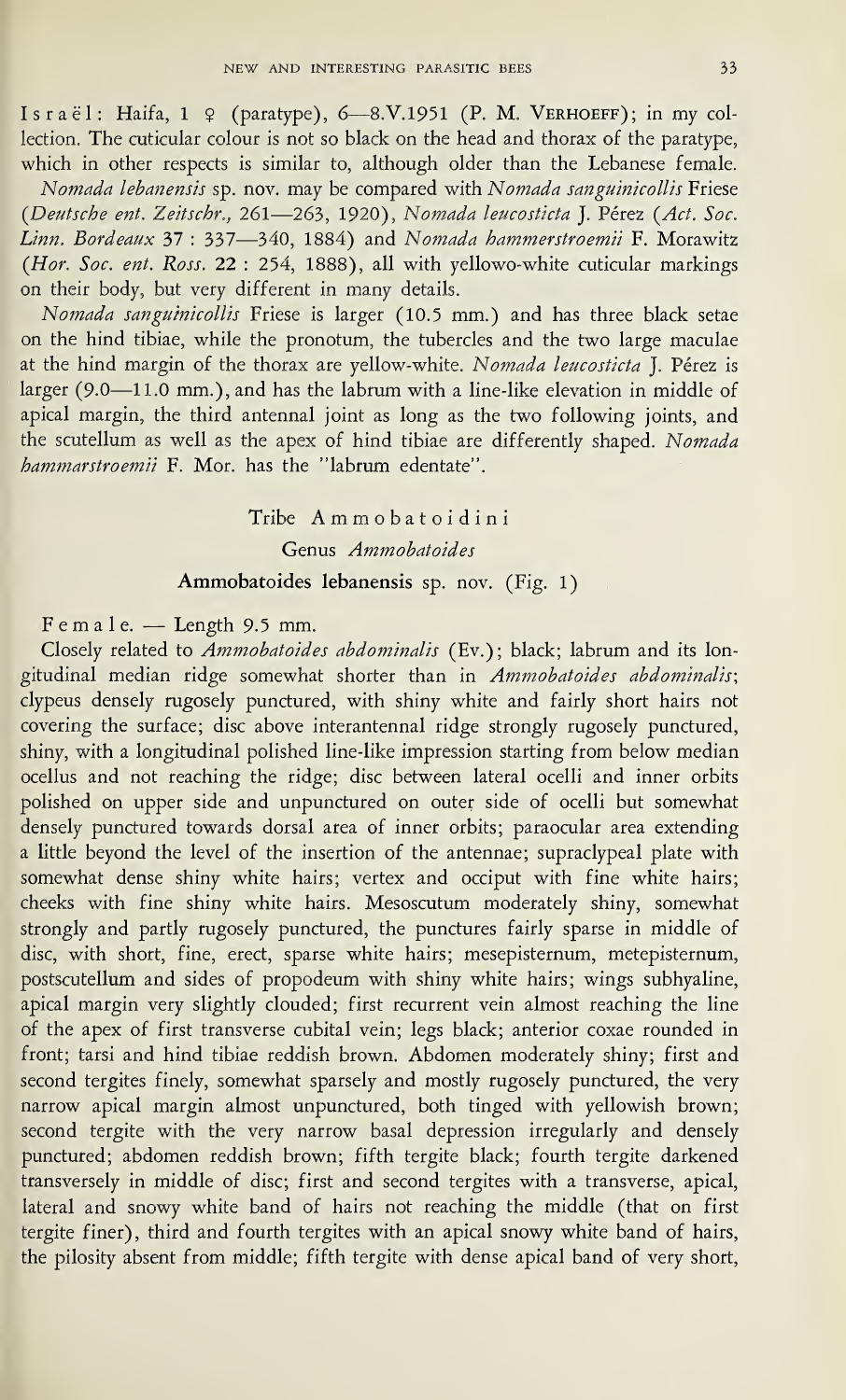dense fine white hairs (better seen from the side), fifth sternite black, deeply emarginate in middle and with long apical silky hairs.

 $M$  a l e.  $-$  Length 9.0 $-$ 9.5 mm.

Similar to the female; black; labrum and its longitudinal median ridge shorter than in Ammobatoides abdominalis; clypeus, supraclypeal plate, paraocular area extending to the level of the antennal insertion, with shiny white hairs; cheeks with short, fine white hairs. Mesoscutum more shiny than in the female, with fairly long white hairs; mesepisternum, metepisternum, postscutellum and sides of propodeum with shiny white hairs; legs black; small tarsal joints reddish brown. Abdomen black, apical margins of tergites pale yellowish brown; first tergite narrow, covered with erect white hairs; apical margin of tergites 2 to 6 densely covered with a shiny entire white band of hairs; pygidium elongate, rounded at the apex; sides of first sternite tinged with reddish brown; apical margin of sternites 2 to 5 pale reddish brown and densely covered with a band of white hairs. Volsellae narrower above than in Ammobatoides abdominalis; seventh sternite with an almost concave base, between the two branches a very deep triangular incision (fig. 1).

Lebanon: Brumana,  $1 \nsubseteq$  (type),  $1 \nsubseteq$  (allotype),  $8 \nsubseteq$   $3, 1 \nsubseteq$  (paratypes), 11.V.1953; 1  $\Omega$ , 3  $\delta$   $\delta$  (paratypes), 23.V.1953. Ein el Arar, 1  $\delta$  (paratype), 24.V. 1953 (G. A. Mavromoustakis), all in my collection.

Host: Meliturga praestans syriaca Friese.

I found that at Brumana the ground burrows of Meliturga praestans syriaca Friese (a common bee visiting the flowers of Trifolium sp.) are regularly visited by its parasite Ammobatoides lebanensis sp. nov.

Ammobatoides lebanensis sp. nov. looks like Ammobatoides abdominalis (Ev.) but the former is smaller and has a different host, and there are several other morphological differences. The two species differ as follows:

Ammobatoides abdominalis (Ev.), female. Length 11.0—12.0 mm.

Clypeus densely rugosely and more shiny than in A. lebanensis sp. nov., and its punctures wider; disc above the interantennal ridge polished with very few sparse and strong punctures, with a longitudinal polished linelike impression starting from below median ocellus and reaching the ridge; disc between lateral ocelli and inner orbits polished above, with fairly strong and sparse punctures; pilosity on head as in  $\hat{A}$ . lebanensis, but not so white and somewhat less dense. Mesoscutum shiny, partly somewhat strongly and rugosely punctured, the punctures more sparse in middle of disc than in A. lebanensis, with larger polished spaces; mesoscutum, postscutellum and sides of propodeum with short, fine, erect, sparse pale yellow hairs, mesepisternum with similar white hairs; wings more darkened than in A. lebanensis; first recurrent vein away from the line of the apex of first transverse cubital vein; fore coxae rounded anteriorly; second tergite with a very broad, finely and somewhat sparsely punctured basal depression which is more than twice as broad as in A. lebanensis; fourth abdominal tergite with an apical dense band of very short, fine and pale yellow hairs.

Male. Length 10.0—11.0 mm. Clypeus, supraclypeal plate and paracular area extending to the level of antennal insertion, scape with dense, dull pale grey hairs; vertex and occiput with erect, dense, dull yellow white hairs; cheeks with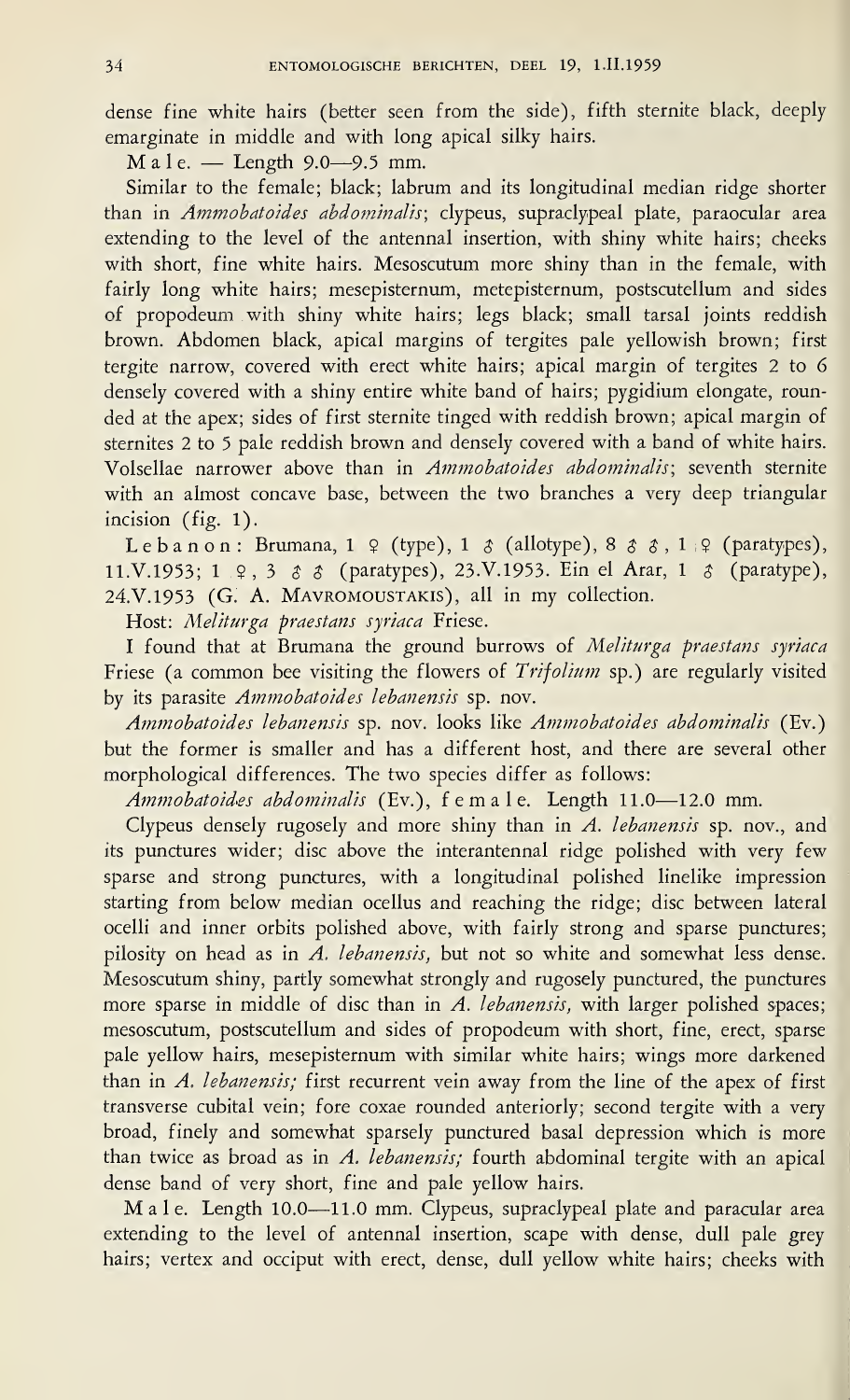similar but finer and sparser hairs. Pilosity on thorax denser than in  $A$ . lebanensis, dull yellow white, that on mesepisternum dull yellowish white. Abdomen black, the narrow apical margins pale reddish brown; first tergite covered with erect, dull, yellow white hairs; apical margin of tergites 2 to 6 densely covered with a shiny entirely white band of hairs; pygidium elongate, apical margin obtuse at sides and nearly truncate in middle; sternites black; apical margin of sternites 2 to <sup>5</sup> pale reddish brown, densely covered with long and dull yellow white hairs. Volsellae broader above than in A. lebanensis; seventh sternite basally emarginate, with two distant branches between which a rounded and very shallow emargination in the middle (Trav. Inst. Zool. Acad. Sc. URSS, <sup>2</sup> (1) : 65, fig. 8 (b), 1934).

Host: Meliturga clavicornis Latr.

Ammobatoides lebanensis sp. nov. (see description). Ammobatoides abdominalis rufa Friese, female (Arch. Naturg.: 142, 1911) and Ammobatoides abdominalis sanguinea Friese, male (ibid.: 141-142, 1911), differ from Ammobatoides lebanensis sp. nov., in many details. The former (female) has the abdomen entirely red, while the pilosity of the abdomen is as in typical Ammobatoides abdominalis (Ev.), but the fifth tergite has reddish hairs; the latter has a nearly entirely red abdomen. Ammobatoides rubescens {Deutsche ent. Z., 294—295, 1923), differs by having a rounded end of the labrum and by the anterior part of the body, including antennae, being black; abdomen and tarsi of all legs reddish brown, femora and tibiae blackish brown; the snowy white apical bands of hairs on abdomen as in Ammobatoides scriptus Gerst.

Ammobatoides abdominalis marchicus Bischoff {Nachr. Bericht. Naturw. Mus. 35 : 61—62, 1952), female, differs by having more numerous large polished areas on disc of mesoscutum, is larger in size and has a different pilosity and host.

### Tribe Ammobatini

Genus Ammobates

### Ammobates (Ammobates) verhoeffi sp. nov.

Female. Length <sup>6</sup> mm.

Black; labrum light reddish brown, long, longer than broad, not carinate, shiny, its basal half with fine punctures; mandibles light reddish brown, dark reddish brown at the apex; clypeus flat, densely covered with short shiny white hairs; antennal joints <sup>1</sup> to 4 light reddish brown; remaining antennal joints very dark brown; third antennal joint longer than broad and longer than second or fourth; fourth antennal joint as long as broad and somewhat shorter than fifth (all more easily visible from below); in a frontal view the head is a little convergent below; the whole of the paraocular area and the supraclypeal plate densely covered with short depressed shiny white hairs; frons, vertex and occiput with short depressed pale hairs; cheeks densely covered with depressed, very short shiny white hairs. Mesoscutum shiny, somewhat finely punctured, with thin, fine and semidepressed pale hairs nearly covering the surface; mesepisternum densely covered with short depressed shiny white hairs covering the surface; scutellum and propodeum un modified, densely covered with long pale hairs, those on postscutellum somewhat longer and denser in the middle; tubercles light reddish brown and covered with very short, thin white hairs; tegulae light orange; wings subhyaline, base of veins